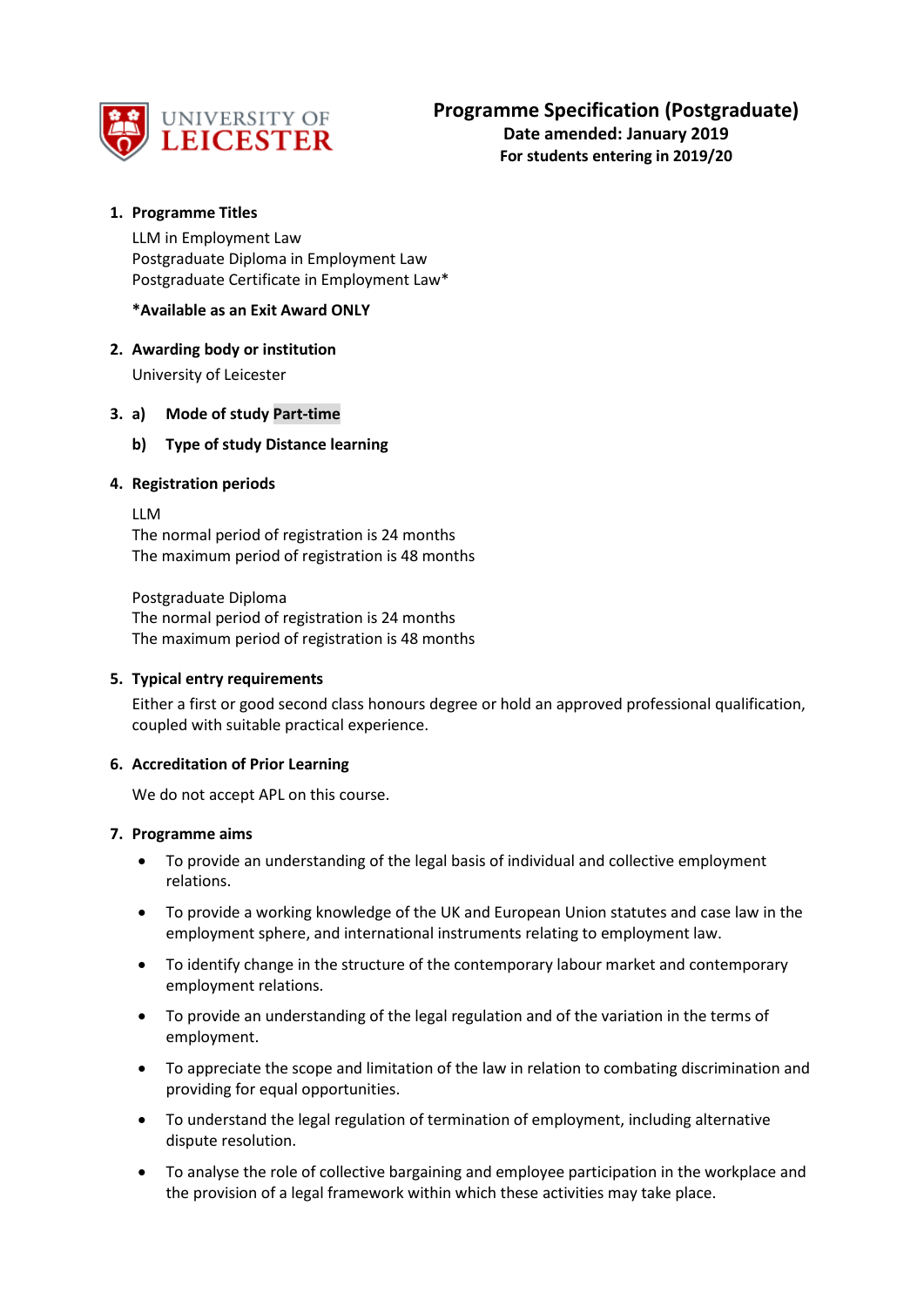• To consider the interaction between national and supra-national law, including the relationship between human rights and employment law.

# **8. Reference points used to inform the programme specification**

- UK Quality Code for Higher Education 2013-2018
- University of Leicester Learning and Assessment Strategies <http://www2.le.ac.uk/offices/sas2/quality/learnteach>
- University of Leicester Employability Strategy
- Former Law Society and Solicitors Regulation Authority CPD accreditation and Solicitors Regulation Authority continuing competence requirements
- Programme Annual Internal Review
- Annual and Periodic Development Reviews
- Graduate Outcomes Survey
- Annual External Examiners' Reports

### **9. Programme Outcomes:**

| <b>Intended Learning</b>                                                                                                                                                                                                                                                                                                | <b>Teaching and Learning</b>                                                                                                                                                                 | <b>How Demonstrated?</b>                                                                     |  |  |  |  |  |
|-------------------------------------------------------------------------------------------------------------------------------------------------------------------------------------------------------------------------------------------------------------------------------------------------------------------------|----------------------------------------------------------------------------------------------------------------------------------------------------------------------------------------------|----------------------------------------------------------------------------------------------|--|--|--|--|--|
| <b>Outcomes</b>                                                                                                                                                                                                                                                                                                         | <b>Methods</b>                                                                                                                                                                               |                                                                                              |  |  |  |  |  |
| (a) Subject and Professional skills                                                                                                                                                                                                                                                                                     |                                                                                                                                                                                              |                                                                                              |  |  |  |  |  |
| <b>Knowledge</b>                                                                                                                                                                                                                                                                                                        |                                                                                                                                                                                              |                                                                                              |  |  |  |  |  |
| Employment law: Advanced<br>knowledge of United Kingdom<br>and related EU and<br>international law on<br>employment relations.                                                                                                                                                                                          | Reading of course materials,<br>independent research, tutorials,<br>lectures, and seminars at residential<br>teaching weekends and study<br>schools, plus mid-module webinars                | Assessed essays, group discussion<br>and the dissertation.                                   |  |  |  |  |  |
|                                                                                                                                                                                                                                                                                                                         | <b>Concepts</b>                                                                                                                                                                              |                                                                                              |  |  |  |  |  |
| Enhanced grasp of legal<br>principles and concepts relating<br>to UK law and, where relevant,<br>European and international<br>employment law.                                                                                                                                                                          | Reading of course materials,<br>independent research, tutorials,<br>lectures, and seminars residential<br>teaching weekends and study<br>schools                                             | Assessed essays, group discussion<br>and the dissertation.                                   |  |  |  |  |  |
|                                                                                                                                                                                                                                                                                                                         | <b>Techniques</b>                                                                                                                                                                            |                                                                                              |  |  |  |  |  |
| Command of bibliography,<br>research methods, writing, and<br>critical skills.                                                                                                                                                                                                                                          | Reading of course materials,<br>independent research, tutorials,<br>lectures, and seminars at residential<br>teaching weekends and study<br>schools, plus online workshop on<br>study skills | Assessed essays, group discussion,<br>discussion board, and the<br>dissertation.             |  |  |  |  |  |
|                                                                                                                                                                                                                                                                                                                         | <b>Critical analysis</b>                                                                                                                                                                     |                                                                                              |  |  |  |  |  |
| Ability to apply command of<br>concepts and techniques with<br>independence, rigour and<br>reflection.                                                                                                                                                                                                                  | Independent research, preparation<br>for assessed essays and the<br>dissertation                                                                                                             | Assessed essays, group discussion,<br>discussion board, and the<br>dissertation.             |  |  |  |  |  |
|                                                                                                                                                                                                                                                                                                                         | <b>Presentation</b>                                                                                                                                                                          |                                                                                              |  |  |  |  |  |
| Ability to organise reading and<br>research material in a manner<br>appropriate to the assessment<br>task.<br>Ability to be discriminating in<br>the use of material having<br>regard to relevance.<br>Writing essays and the<br>dissertation to a professional<br>standard using the conventions<br>of the discipline. | Writing guide, course materials,<br>seminars and independent<br>research, plus online workshop on<br>study skills.                                                                           | Assessed essays, group discussion,<br>blackboard discussion boards, and<br>the dissertation. |  |  |  |  |  |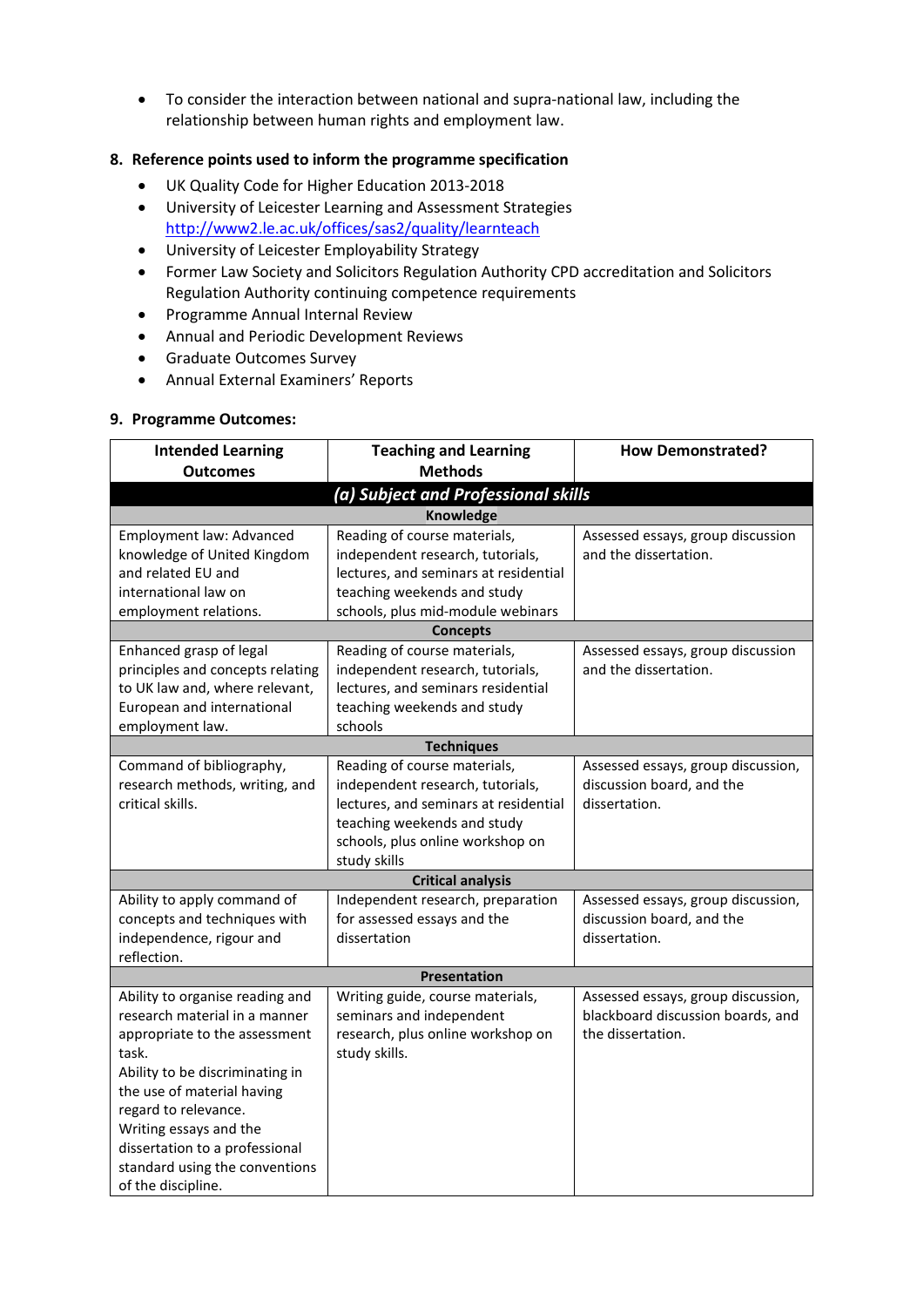| <b>Intended Learning</b>                                        | <b>Teaching and Learning</b>                                          | <b>How Demonstrated?</b>                                   |  |  |  |  |  |
|-----------------------------------------------------------------|-----------------------------------------------------------------------|------------------------------------------------------------|--|--|--|--|--|
| <b>Outcomes</b>                                                 | <b>Methods</b>                                                        |                                                            |  |  |  |  |  |
| <b>Appraisal of evidence</b>                                    |                                                                       |                                                            |  |  |  |  |  |
| Ability to analyse and assess a                                 | Writing guide, course materials and                                   | Assessed essays and the                                    |  |  |  |  |  |
| complex variety of sources                                      | independent research, plus                                            | dissertation.                                              |  |  |  |  |  |
| both primary and secondary.                                     | Foundations of Law online                                             |                                                            |  |  |  |  |  |
| Ability to mount and sustain an                                 | workshop and online workshop on                                       |                                                            |  |  |  |  |  |
| independent level of enquiry at                                 | study skills.                                                         |                                                            |  |  |  |  |  |
| an advanced level.                                              |                                                                       |                                                            |  |  |  |  |  |
|                                                                 | (b) Transferable skills                                               |                                                            |  |  |  |  |  |
|                                                                 | <b>Research skills</b>                                                |                                                            |  |  |  |  |  |
| Progressive improvement in                                      | Through progression through the                                       | Assessed essays, discussion                                |  |  |  |  |  |
| the ability to locate, organise                                 | course modules; use of research                                       | groups, and the dissertation.                              |  |  |  |  |  |
| and marshal evidence, report<br>on findings, analyse complex    | techniques, participation in<br>seminars and tutorials at residential |                                                            |  |  |  |  |  |
| ideas and construct                                             | teaching weekends and study                                           |                                                            |  |  |  |  |  |
| sophisticated critical arguments                                | schools.                                                              |                                                            |  |  |  |  |  |
|                                                                 | <b>Communication skills</b>                                           |                                                            |  |  |  |  |  |
| Ability to present written work                                 | Writing guide; feedback on assessed                                   | Assessed essays, group discussions                         |  |  |  |  |  |
| cogently and clearly, and to                                    | essays as course progresses;                                          | and the dissertation.                                      |  |  |  |  |  |
| participate in group discussion                                 | proposals weekend for the                                             |                                                            |  |  |  |  |  |
| at residential weekends.                                        | dissertation; working with                                            |                                                            |  |  |  |  |  |
| Ability to respond to questions,                                | supervisor on dissertation.                                           |                                                            |  |  |  |  |  |
| defend ideas, and to contribute                                 |                                                                       |                                                            |  |  |  |  |  |
| to discussion.                                                  |                                                                       |                                                            |  |  |  |  |  |
|                                                                 | Data presentation                                                     |                                                            |  |  |  |  |  |
| Ability to present written work                                 | Writing guide; online workshop on                                     | Assessed essays and the                                    |  |  |  |  |  |
| clearly and effectively using                                   | study skills; feedback on assessed                                    | dissertation.                                              |  |  |  |  |  |
| appropriate IT resources and                                    | essays as course progresses;                                          |                                                            |  |  |  |  |  |
| following the conventions of                                    | proposals weekend for the                                             |                                                            |  |  |  |  |  |
| the discipline.                                                 | dissertation; working with                                            |                                                            |  |  |  |  |  |
|                                                                 | supervisor on dissertation.                                           |                                                            |  |  |  |  |  |
|                                                                 | <b>Information technology</b>                                         |                                                            |  |  |  |  |  |
| Ability to access, search and<br>use all electronic sources and | Presentation at teaching weekends<br>and tutorials on Blackboard, IT  | Word-processed assessed essays<br>and dissertation. Online |  |  |  |  |  |
| databases available freely on                                   | resource based learning, online                                       | submission of coursework.                                  |  |  |  |  |  |
| the internet and in the library.                                | workshop on study skills,                                             | Successful use of Blackboard,                              |  |  |  |  |  |
| To access and use Blackboard,                                   | independent research                                                  | internet resources and email.                              |  |  |  |  |  |
| email and word-processing                                       |                                                                       |                                                            |  |  |  |  |  |
| software                                                        |                                                                       |                                                            |  |  |  |  |  |
|                                                                 | <b>Problem solving</b>                                                |                                                            |  |  |  |  |  |
| Ability to solve problems in                                    | Presentation at teaching weekends                                     | Assessed essay and the                                     |  |  |  |  |  |
| relevant legal areas                                            | and tutorials on Blackboard                                           | dissertation                                               |  |  |  |  |  |
| <b>Working relationships</b>                                    |                                                                       |                                                            |  |  |  |  |  |
| Knowing how and when to                                         | Participation in residential teaching                                 | Assessed essays, group discussions                         |  |  |  |  |  |
| draw on the knowledge and                                       | weekends; encouragement to form                                       | and the dissertation.                                      |  |  |  |  |  |
| expertise of others; ability to                                 | 'remote' study groups; specific                                       |                                                            |  |  |  |  |  |
| contribute and comment on                                       | dissertation residential; specific                                    |                                                            |  |  |  |  |  |
| ideas; developing effective                                     | dissertation proposal and writing                                     |                                                            |  |  |  |  |  |
| group work skills.                                              | workshops                                                             |                                                            |  |  |  |  |  |
| Organising time to read course                                  | <b>Managing learning</b><br>Writing guide, course materials,          | Assessed essays and the                                    |  |  |  |  |  |
| materials and to write course                                   | tutorials and seminars at in                                          | dissertation.                                              |  |  |  |  |  |
| assessments; identifying a                                      | residential teaching weekends and                                     |                                                            |  |  |  |  |  |
| credible research project and                                   | study schools                                                         |                                                            |  |  |  |  |  |
| completing it to an agreed                                      |                                                                       |                                                            |  |  |  |  |  |
| timetable.                                                      |                                                                       |                                                            |  |  |  |  |  |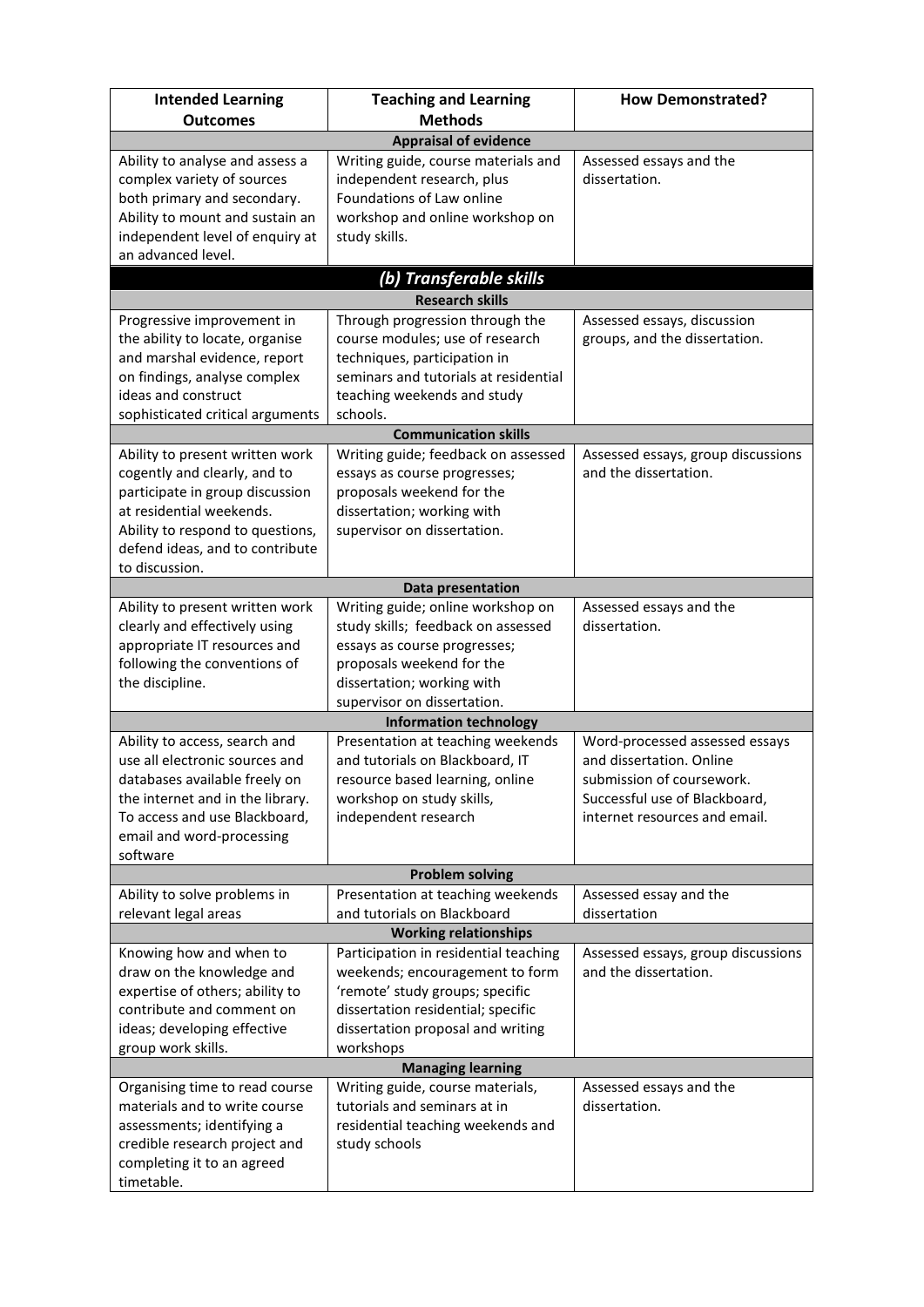| <b>Intended Learning</b>         | <b>Teaching and Learning</b>     | <b>How Demonstrated?</b>             |  |  |
|----------------------------------|----------------------------------|--------------------------------------|--|--|
| <b>Outcomes</b>                  | <b>Methods</b>                   |                                      |  |  |
| <b>Career management</b>         |                                  |                                      |  |  |
| Demonstrate ability to reflect   | Engagement with careers service, | Discussions with personal tutor.     |  |  |
| upon individual professional     | tutors and professional          | Support of the Career                |  |  |
| strengths and identify areas for | practitioners.                   | Development Service                  |  |  |
| development.                     | <b>Personal Tutor Meetings</b>   | Selection of a specific dissertation |  |  |
|                                  |                                  | topic (LLM level)                    |  |  |

## **10. Special features:**

This is a distance learning course. Attendance at residential teaching weekends and study schools is strongly encouraged, but not required. Independent learning is a key feature of this programme.

## **11. Indications of programme quality:**

- Annual External examiners' reports
- Degree results
- Annual and Periodic Development Review reports
- Periodic Development Review reports
- Peer review of teaching and peer review of marking exercises
- Student Feedback

### **12. Scheme of Assessment**

This programme follows the University's regulations governing taught postgraduate programmes [\(Senate Regulation 6\)](http://www2.le.ac.uk/offices/sas2/regulations/general-regulations-for-taught-programmes).

#### **13. Progression points**

Senate Regulation 6.28 refers: Full time students may proceed to the Dissertation stage with up to 45 credits outstanding but are required to complete the outstanding assessments at the earliest opportunity. If a student has failed more than 30 credits after completing the outstanding modules then s/he cannot continue with the Dissertation stage and will be considered at the next meeting of the Board of Examiners.

### **14. Rules relating to re-sits or re-submissions:**

As defined in Senate Regulation 6: Regulations governing Taught Postgraduate Programmes of Study (see Senate Regulations).

### **15. External Examiners**

The details of the External Examiner(s) for this programme and the most recent External Examiners' reports can be foun[d here.](https://exampapers.le.ac.uk/xmlui/handle/123456789/8)

### **16. Additional information**

The course recruits to both the Master's and the Postgraduate Diploma in Employment Law. A student who satisfactorily completes the taught modules to Diploma level (120 credits of taught modules) may be awarded the Diploma. Furthermore a student who completes the programme but does not achieve a sufficient level of attainment to justify the award of a Master's degree may be awarded a Diploma or a Postgraduate Certificate (60 credits of taught modules).

The programme begins in September of each year. Admissions for that year are closed on 31 August prior to the September start date